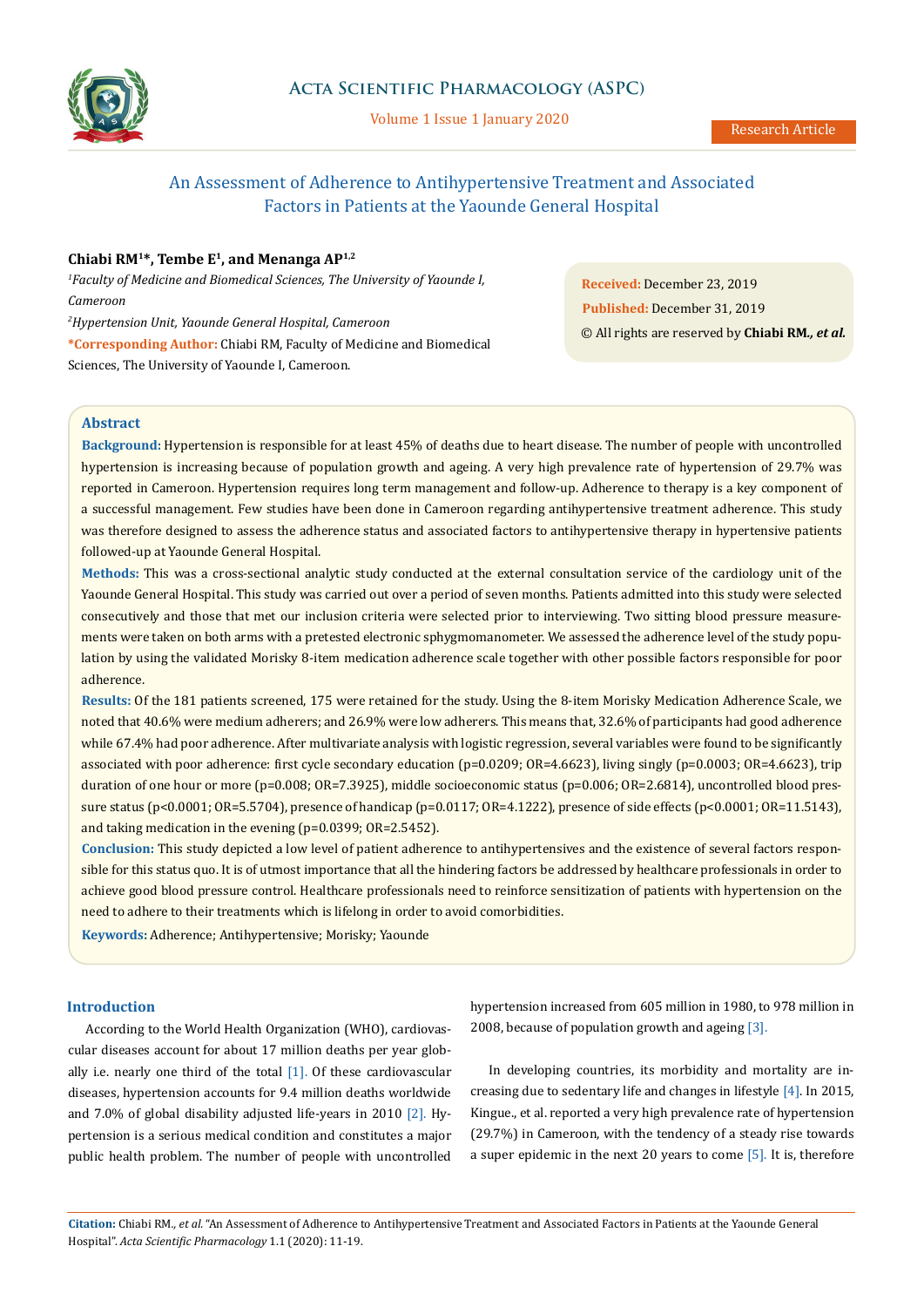12

a reasonable guess to say that, medication non-adherence might be responsible for the prevalence of high blood pressure levels in Cameroon. With this in mind, effective strategies have to be developed in order to foster adherence to antihypertensive treatments by patients. The latter must be encouraged to participate in medical decisions by actively getting involved in the selection, adjustment of drug treatment and in changes in lifestyle in order to maximize the usefulness of the therapeutic regimen [6].

Hypertension requires long term management and follow-up. Adherence to therapy is a key component of a successful management. WHO defines adherence as the extent to which a person's behavior taking medication, following a diet, and/or executing lifestyle changes corresponds with agreed recommendations from a health care provider [7]. Adherence is to be differentiated from compliance which suggests that a patient is passively following the doctor's orders and that the treatment plan is not based on a therapeutic alliance.

To the best of our knowledge, few studies have been done in Cameroon regarding antihypertensive treatment adherence and their correlates and those few portray relatively low levels of therapeutic adherence. This study was therefore designed to assess the adherence status and associated factors to antihypertensive therapy in hypertensive patients followed-up at the Cardiology Unit of the Yaounde General Hospital (YGH).

#### **Methods**

A cross-sectional analytic study was conducted in the outpatient consultation service of the cardiology unit in the YGH for a period of 7 months.

# **Sampling**

# **Inclusion criteria**

Hypertensive patients:

- Aged 18 years and above;
- Ambulatory and on antihypertensive treatment for at least 6 months prior to recruitment period;
- Who gave informed consent.

#### **Non-inclusion criteria**

Hypertensive patients:

- With mental impairment or psychiatric disease;
- With difficulty in communication and without a translator;
- Who gave incomplete information necessary for the study;
- Who did not to give informed consent.

Cochran's formula [8],  $n = \frac{Z_{1-\alpha/2}^2 p(1-p)}{a^2}$ , was used to estimate the sample size. The following assumptions were made: previous data indicated an adherence rate of 12.9% in Garoua [9]. So proportion was taken as 12.9% (p = 0.129), 95% confidence interval, and 5% margin of error ( $d = 0.05$ ). Computing into the above formula, the minimum sample size required for the study was 173. In this study, 181 potential participants were identified during consultations. Of the 181 potential candidates, 6 were not included; 3 did not have time to participate in the study and 3 gave incomplete information. Finally, 175 participants were retained for the study as they complied with the stated inclusion criteria.

#### **Data collection procedure**

In accordance with research ethics, ethical clearance was obtained from the Institutional Review Board of the Faculty of Medicine and Biomedical Sciences of the University of Yaounde I, as well as authorization from the Directorate of the YGH before the recruitment of patients for the study. The study was explained to the patients and informed consent by signature was obtained prior to their enrolment into the study. During the study, the case report forms were kept secret by the investigators from people not involved in the study, in order to respect patient confidentiality.

#### **Approach with the participants**

The patients admitted into this study were selected consecutively at the external consultation service of the cardiology unit. Patients that met our inclusion criteria were selected during consultations and interviewed immediately after. After obtaining their written consent, we proceeded by measuring their resting blood pressure (BP). Two sitting BP measurements were taken on both arms with a pretested electronic sphygmomanometer approximately 2 minutes apart. Another 2 minutes later, a third measurement was taken on the arm with the highest BP reading. Then an average of the last two readings was eventually used to determine the BP level during the visit. After recording the BP reading, we proceeded with an interview of the patients in order to fill the pretested questionnaires. BP measurements and interview were carried out in private in a consultation box. The 2014 Evidence-Based Guideline for the Management of High Blood Pressure in Adults [10] was used to evaluate the level of control of patient BP:

- Hypertensive patients aged 60 years and above were considered to have a controlled hypertension if their average BP reading was <150/90 mmHg during the last 3 months and if they presented with no diabetes nor chronic kidney disease.
- Hypertensive patients aged 60 years and above were equally considered to have a controlled hypertension if their average BP reading was <140/90 mmHg during the last 3 months if they presented with diabetes or chronic kidney disease.
- Also, patients aged under 60 were considered to have a controlled hypertension if their average BP reading was <140/90 mmHg during the last 3 months and if they presented with or without other comorbidities (diabetes and chronic kidney disease).

**Citation:** Chiabi RM*., et al.* "An Assessment of Adherence to Antihypertensive Treatment and Associated Factors in Patients at the Yaounde General Hospital". *Acta Scientific Pharmacology* 1.1 (2020): 11-19.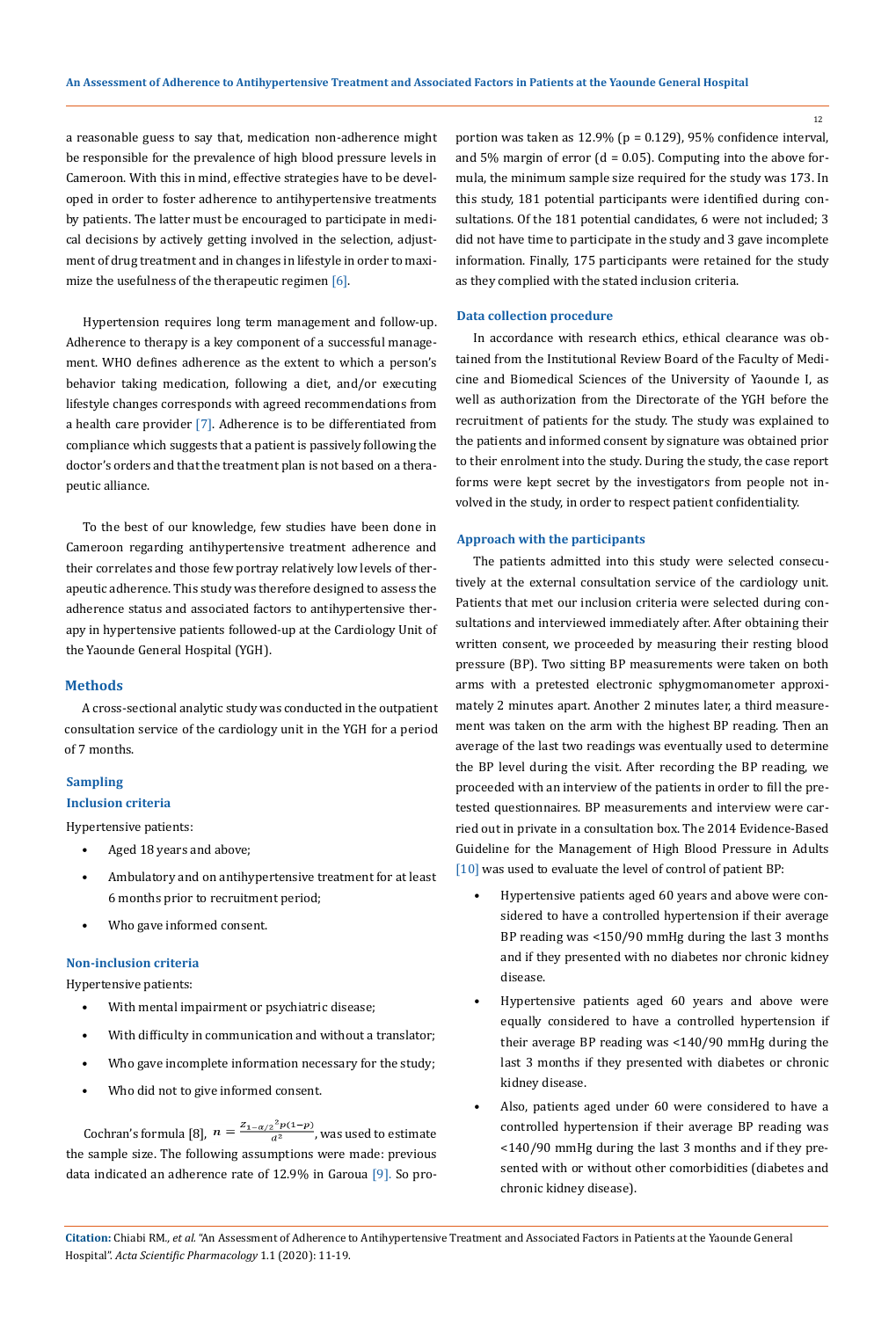At the end, the questionnaires were cautiously stored prior to data analysis. The variables to be investigated consisted of:

- **• Sociodemographic data (independent variables):** Age, sex, zone of residence, marital status, trip duration to the hospital, level of education, and profession.
- **• Socioeconomic data (independent variables):** Socioeconomic status classification (SES) adapted from the Revised Kuppuswamy's SES - January 2015 [11] where the projected family income was estimated from the Gross National Income (GNI) per capital; health insurance; monthly drug costs. A score of <5 was considered low SES; between 5 and 10 was considered middle SES; and >10 was considered high SES.
- **• Clinical characteristics of respondents (independent variables):** Comorbidities present (if any); blood pressure readings; handicap present (if any).

We assessed the adherence level of the study population by using the validated 8-item Morisky Medication Adherence Scale (MMAS-8) [12]. Patients with a score of 8 on the scale were termed highly adherent, medium adherers were those with a score of 6 to <8, and those classified as low adherers were those with a score of <6. The instrument was used to identify patients with adherence problems. Patients were considered to have a poor adherence if they had <8 and good adherence if they scored 8 on the MMAS-8 (Table).

| <b>Cut-off score</b> | <b>Adherence status</b>         |                |  |  |
|----------------------|---------------------------------|----------------|--|--|
|                      | High adherers<br>Good adherence |                |  |  |
| '6-81                | Medium adherers                 | Poor adherence |  |  |
| ٢h                   | Low adherers                    |                |  |  |

**Table:** Cut-offs for MMAS-8.

#### **Statistical analysis**

Data entry and analysis was undertaken using the statistical software Epi Info version 3.5.4. Data cleaning was performed to check for accuracy, consistency and that there were no missed values during entry. Frequencies, proportions and summary statistics were equally generated to describe the study population in relation to the relevant variables. Bivariate analysis using the chi2 test was carried out to assess associations of each independent variable with the dependent variable. Variables with P-value <0.05 in bivariate analysis were selected as candidate variables for multivariate analysis with logistic regression. Odds ratio (OR) and 95% confidence interval were used to identify the presence and strength of association.

#### **Results**

#### **Assessment of adherence to antihypertensive treatment**

Using the 8-MMAS, we noted that 40.6% were medium adherers; and 26.9% were low adherers which meant 32.6% of participants had good adherence while 67.4% had poor adherence (Table 1).

| <b>Adherence profile</b><br>(Morisky score) |     | Number   Percentage $(\%)$ |
|---------------------------------------------|-----|----------------------------|
| Low adherers                                | 47  | 26.90                      |
| Medium adherers                             | 71  | 40.60                      |
| High adherers                               | 57  | 32.60                      |
| Total                                       | 175 | 100.00                     |

| <b>Table 1:</b> Distribution of adherence profiles |
|----------------------------------------------------|
|                                                    |

# **Sociodemographic characteristics of the study population**

Baseline characteristics of the study sample are described in Table 2. Of the 175 patients, 54.90% were men and 45.10% were women with a sex ratio of 1.2. The mean age of the study participants was  $60.1 \pm 11.1$  years with extremes from 33 to 88 years and with the age group ≥60 years being the most represented at 48.60%. The majority of the participants lived in an urban setting at 88.60% and 51.43% had a non-liberal profession represented in majority by public servants. Amongst the 175 participants, 66.30% of participants lived as a couple either legally married or not while 33.70% was single (either divorced, never married or widowed). Of the 175 participants, 84.60% spent less than 1 hour to reach the YGH. The mean trip duration was  $38.6 \pm 30.8$  minutes with extremes between 5 minutes and 3 hours. Most participants in our study had a secondary level of education at 42.20% while 2.30% never went to a formal system of education.

#### **Socioeconomic characteristics of the study population**

The middle SES was represented at 39.4% and only 10.9% of our study population had a health insurance. The middle SES group was found to be significantly associated to poor therapeutic adherence after multivariate analysis (OR = 2.68; CI<sub>95</sub> = 1.33-5.53; p < 0.001).

#### **Clinical characteristics**

The clinical characteristics of the study population are summarized in figure 1. The High Normal BP group was most represented at 24.6%. Of the 175 participants, 57.7% had a controlled BP (figure 2). Among the 175 participants, 32 had a handicap of which 16.57% were physical. Presence of handicap was found to be significantly associated to poor therapeutic adherence (OR =  $4.12$ ; CI<sub>05</sub>  $= 1.45 - 14.34$ ;  $p < 0.001$ ).

#### **Therapeutic characteristics**

Calcium channel blockers (CCBs) were the most encountered monotherapy antihypertensive class in our study at 31.9%. Fixeddose combination therapies were noted in this study (Table 3). They generally comprised of two or three active pharmaceutical ingredients. In this light, Angiotensin converting enzyme (ACE) inhibitors associated to thiazide diuretics were the most encountered bitherapy at 40.96%. And ACE inhibitors with Thiazide diuretics and CCBs was the most frequent tritherapy encountered at 81.8%.

**Citation:** Chiabi RM*., et al.* "An Assessment of Adherence to Antihypertensive Treatment and Associated Factors in Patients at the Yaounde General Hospital". *Acta Scientific Pharmacology* 1.1 (2020): 11-19.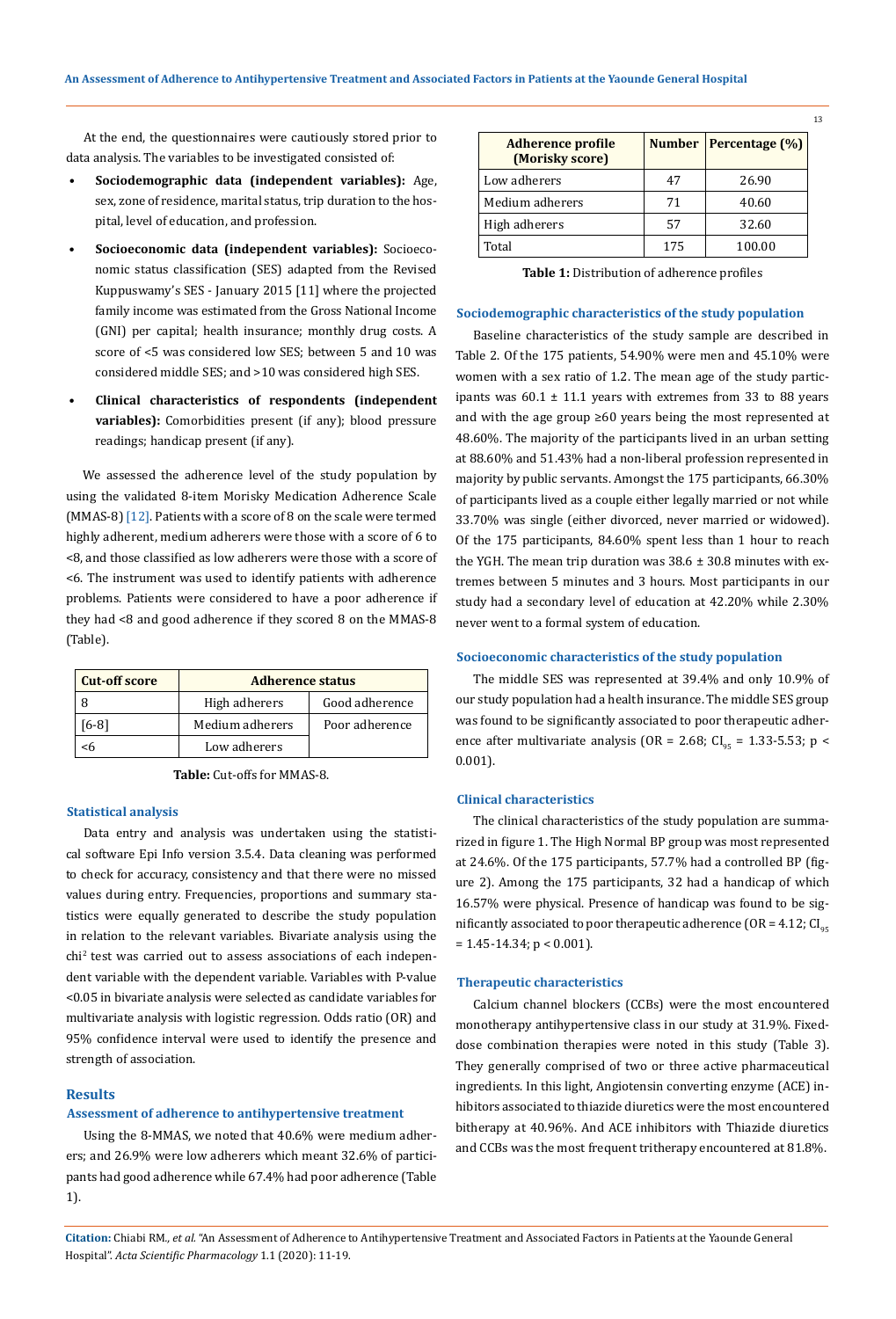# **An Assessment of Adherence to Antihypertensive Treatment and Associated Factors in Patients at the Yaounde General Hospital**

|                                 | <b>Poor adherence</b> | <b>Good adherence</b> | <b>Total</b> | P-value* | $P_A^{**}$ |
|---------------------------------|-----------------------|-----------------------|--------------|----------|------------|
| Sociodemographic variables      | n (%)                 | n (%)                 | n(%)         |          |            |
| Gender                          |                       |                       |              |          |            |
| Male                            | 66 (68.8)             | 30 (31.3)             | 96 (54.9)    | 0.400    |            |
| Female                          | 52 (65.8)             | 27 (34.2)             | 79 (45.1)    | 0.400    |            |
| Age (years)                     |                       |                       |              |          |            |
| <40                             | 4(80)                 | 1(20)                 | 5(2.9)       | 0.470    |            |
| $[40 - 50]$                     | 18 (75)               | 6(25)                 | 24 (13.7)    | 0.270    |            |
| $[50 - 60]$                     | 43 (70.5)             | 18 (29.5)             | 61 (34.9)    | 0.320    |            |
| $\geq 60$                       | 53 (62.4)             | 32 (37.6)             | 85 (48.6)    | 0.110    |            |
| Place of residence              |                       |                       |              |          |            |
| Urban                           | 98 (63.2)             | 57 (36.8)             | 155 (88.6)   | < 0.001  |            |
| Rural                           | 20 (100)              | 0(0)                  | 20 (11.4)    | 0.000    |            |
| Profession                      |                       |                       |              |          |            |
| Liberal                         | 28 (58.3)             | 20 (41.7)             | 48 (27.4)    | 0.080    |            |
| Non-Liberal                     | 61 (67.8)             | 29 (32.2)             | 90 (51.4)    | 0.520    |            |
| Unemployed                      | 29 (78.4)             | 8(21.6)               | 37 (21.1)    | 0.080    |            |
| Marital status                  |                       |                       |              |          |            |
| Single                          | 51 (86.4)             | 8(13.6)               | 59 (33.7)    | < 0.001  | 0.0003     |
| Couple                          | 67 (57.8)             | 49 (42.2)             | 116 (66.3)   | < 0.001  |            |
| Level of education              |                       |                       |              |          |            |
| Never gone to school            | 3(75)                 | 1(25)                 | 4(2.3)       | 0.610    |            |
| Primary                         | 19 (70.4)             | 8 (29.6)              | 27 (15.4)    | 0.460    |            |
| Secondary-1 <sup>st</sup> cycle | 31 (83.8)             | 6(16.2)               | 37 (21.1)    | 0.010    | 0.0209     |
| Secondary-2 <sup>nd</sup> cycle | 22 (59.5)             | 15(40.5)              | 37 (21.1)    | 0.170    |            |
| Higher education                | 43 (61.4)             | 27 (38.6)             | 70 (40)      | 0.110    |            |
| Trip duration (hour)            |                       |                       |              |          |            |
| <1                              | 93 (62.8)             | 55 (37.2)             | 148 (84.6)   | < 0.001  |            |
| $\geq 1$                        | 25 (92.6)             | 2(7.4)                | 27 (15.4)    | < 0.001  | 0.008      |

**Table 2**: Sociodemographic parameters of the study population.

\*p-value from Chi-square test; \*\* $P_A$  is p-value adjusted for significant factors obtained from logistic regression analysis using variables with  $P < 0.05$  in bivariate analysis as candidate variables.



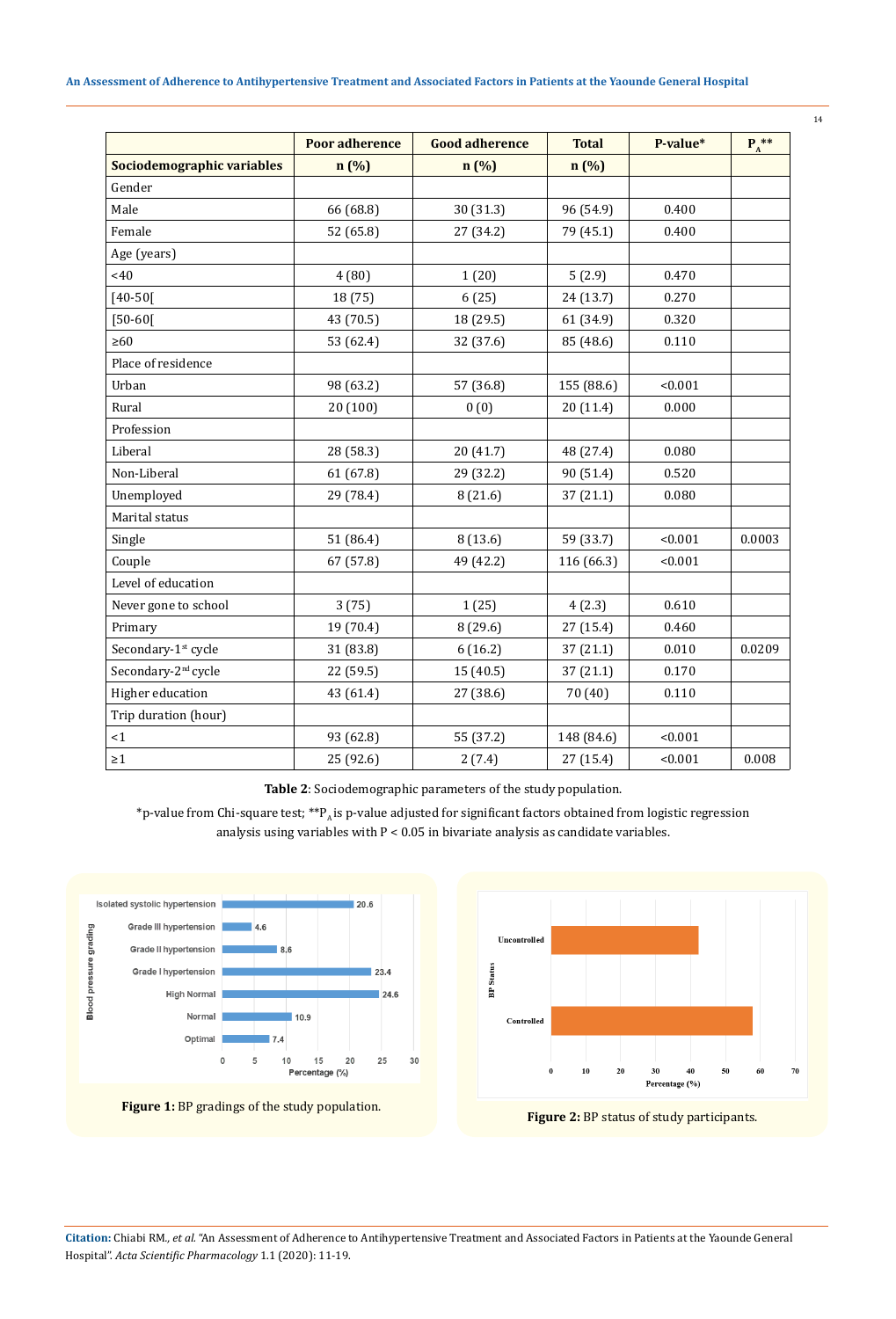### **An Assessment of Adherence to Antihypertensive Treatment and Associated Factors in Patients at the Yaounde General Hospital**

| <b>Fixed-dose therapies</b>                        | <b>Number</b>  | Percentage (%) |
|----------------------------------------------------|----------------|----------------|
| Monotherapy                                        |                |                |
| $CCBs*$                                            | 69             | 31.90          |
| $BBs**$                                            | 40             | 18.50          |
| Loop diuretics                                     | 39             | 18.10          |
| ACE*** inhibitors                                  | 29             | 13.40          |
| Thiazide diuretics                                 | 18             | 8.30           |
| Potassium-sparing diuretics                        | 11             | 5.10           |
| ARA2****                                           | 7              | 3.20           |
| Centrally acting antihyperten-<br>sives            | 3              | 1.40           |
| Total                                              | 216            | 100.00         |
| Bitherapy                                          |                |                |
| ACE inhibitors/Thiazide<br>diuretics               | 34             | 40.96          |
| ACE inhibitors/CCBs                                | 18             | 21.69          |
| ARA2/Thiazide diuretics                            | 8              | 9.64           |
| Thiazide diuretics/CCBs                            | 7              | 8.43           |
| BB/Thiazide diuretics                              | 5              | 6.02           |
| Potassium-sparing diuretics/<br>Thiazide diuretics | 5              | 6.02           |
| CCBs/ARA2                                          | $\overline{4}$ | 4.82           |
| BB/Thiazide diuretics                              | 1              | 1.20           |
| Thiazide diuretics/Rauwolfia<br>alkaloid           | 1              | 1.20           |
| Total                                              | 83             | 100.00         |
| Tritherapy                                         |                |                |
| ACE inhibitors/Thiazide<br>diuretics/CCBs          | 9              | 81.80          |
| CCBs/ARA2/Thiazide diuretics                       | $\overline{2}$ | 18.20          |
| Total                                              | 11             | 100.00         |

**Table 3:** Distribution according to class of antihypertensive used by the study population

\*\*\*ACE: Angiotensin Converting Enzyme; \*\*\*\*ARA2: Angiotensin 2 Receptor Antagonist; \*\*BB: Beta Blocker; \*CCB: Calcium Channel Blocker

Table 4 portrays the therapeutic variables of the study population. Amongst the 175 participants, 21.7% took their drugs in the evening. Multivariate analysis showed a statistically significant association between taking medications in the evening and poor therapeutic adherence (OR = 2.55; CI<sub>95</sub> = 1.07-6.62; p = 0.030). Of the 175 participants, 38.3% experienced one or more side-effects due to ongoing treatment. Patients who experienced side effects were more associated with poor therapeutic adherence (OR = 11.51; CI<sub>95</sub> = 4.47-34.2; p<0.001). Amongst the 175 participants, 46.3% spent between 10000 and 20000 CFAF monthly for medication purchases with an average monthly cost at 14543 CFAF.

| 15                                |                   |                   |               |              |         |
|-----------------------------------|-------------------|-------------------|---------------|--------------|---------|
|                                   | Poor<br>adherence | Good<br>adherence | <b>Total</b>  | р.<br>value* | $P_A^*$ |
| Therapeutic<br>variables          | n(%)              | n (%)             | n (%)         |              |         |
| Antihypertensive taken            |                   |                   |               |              |         |
| $<$ 3                             | 92 (64.8)         | 50 (35.2)         | 142<br>(81.1) | 0.090        |         |
| $\geq$ 3                          | 26 (78.8)         | 7(21.2)           | 33<br>(18.9)  | 0.090        |         |
| Therapy type                      |                   |                   |               |              |         |
| Monotherapy                       | 84 (73)           | 31 (27)           | 115<br>(65.7) | 0.020        | 0.0295  |
| Bitherapy                         | 55 (66.3)         | 28 (33.7)         | 83<br>(47.4)  | 0.440        |         |
| Tritherapy                        | 5(45.5)           | 6(54.5)           | 11<br>(6.3)   | 0.100        |         |
| Posology                          |                   |                   |               |              |         |
| Once daily                        | 116 (67.4)        | 56 (32.6)         | 172<br>(98.3) | 0.700        |         |
| Twice daily                       | 22 (78.6)         | 6(21.4)           | 28<br>(16)    | 0.120        |         |
| Thrice daily                      | 1(100)            | 0(0)              | 1<br>(0.6)    | 0.670        |         |
| Moment the drug was taken         |                   |                   |               |              |         |
| Morning                           | 109 (67.3)        | 53 (32.7)         | 162<br>(92.6) | 0.580        |         |
| Afternoon                         | 6(60)             | 4(40)             | 10<br>(5.7)   | 0.420        |         |
| Evening                           | 31 (81.6)         | 7(18.4)           | 38<br>(21.7)  | 0.030        | 0.0399  |
| Morning,<br>evening               | 22 (81.5)         | 5(18.5)           | 27<br>(15.4)  | 0.070        |         |
| Morning,<br>afternoon,<br>evening | 1(100)            | 0(0)              | 1<br>(0.6)    | 0.670        |         |
| Side-effects                      |                   |                   |               |              |         |
| Yes                               | 62 (92.5)         | 5(7.5)            | 67<br>(38.3)  | < 0.001      | < 0.001 |
| No                                | 56 (51.9)         | 52 (48.1)         | 108<br>(61.7) |              |         |
| Type of medication taken          |                   |                   |               |              |         |
| Specialty                         | 106 (68.4)        | 49 (31.6)         | 155<br>(88.6) | 0.300        |         |
| Generic                           | 44 (71)           | 18 (29)           | 62<br>(35.4)  | 0.290        |         |
| Monthly drug cost (FCFA)          |                   |                   |               |              |         |
| < 10000                           | 33 (56.9)         | 25 (43.1)         | 58<br>(33.1)  | 0.030        |         |
| $[10000 -$<br>20000]              | 59 (72.8)         | 22 (27.2)         | 81<br>(46.3)  | 0.100        |         |
| $[20000 -$<br>30000]              | 20 (74.1)         | 7(25.9)           | 27<br>(15.4)  | 0.290        |         |

**Citation:** Chiabi RM*., et al.* "An Assessment of Adherence to Antihypertensive Treatment and Associated Factors in Patients at the Yaounde General Hospital". *Acta Scientific Pharmacology* 1.1 (2020): 11-19.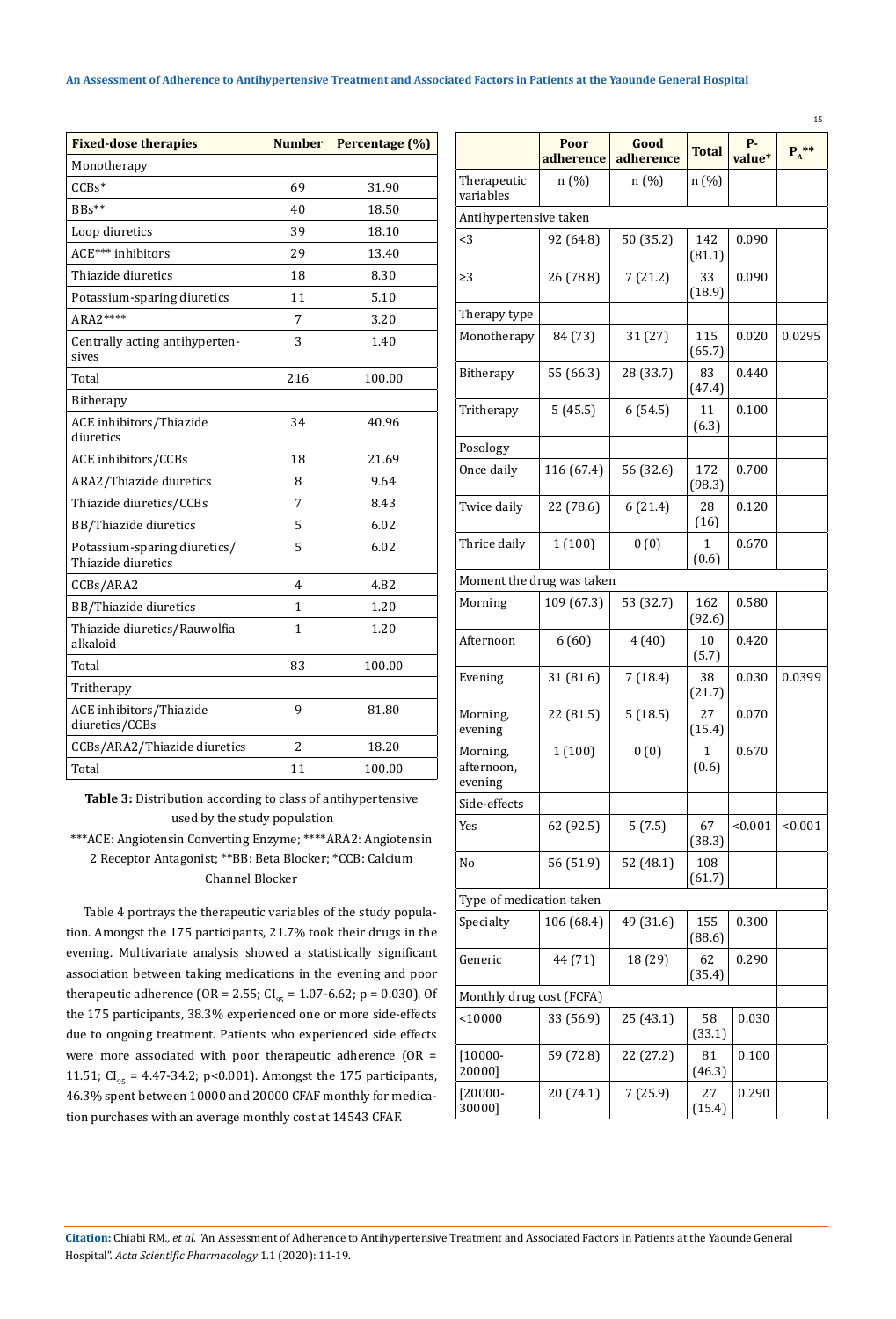| ≥30000                                                                                                                                                                                                              | 6(66.7) | 3(33.3) | 9(5.1) | 0.610 |  |  |
|---------------------------------------------------------------------------------------------------------------------------------------------------------------------------------------------------------------------|---------|---------|--------|-------|--|--|
| Duration on treatment (years)                                                                                                                                                                                       |         |         |        |       |  |  |
| 0.423<br>66 (68)<br>31 (32)<br>< 10<br>97<br>(55.4)                                                                                                                                                                 |         |         |        |       |  |  |
| 0.252<br>$[10-20]$<br>37 (71.2)<br>15 (28.8)<br>52<br>(29.7)                                                                                                                                                        |         |         |        |       |  |  |
| 0.132<br>15(57.7)<br>11(42.3)<br>$\geq$ 20<br>26<br>(14.9)                                                                                                                                                          |         |         |        |       |  |  |
| *p-value from Chi-square test; **PA is p-value adjusted<br>for significant factors obtained from logistic regression<br>analysis using variables with $P < 0.05$ in bivariate analy-<br>sis as candidate variables. |         |         |        |       |  |  |

**Table 4:** Distribution of therapeutic variables.

#### **Association of adherence with BP status**

Of the study participants, 36.57% who had a poor adherence to medication equally had an uncontrolled BP (Table 5). Of the 74 participants having an uncontrolled BP, 86.49% had poor therapeutic adherence. Uncontrolled BP was found to be significantly associated with poor therapeutic adherence with adjusted OR at 5.57 and adjusted p value < 0.001.

| <b>BP</b> status | <b>Good adherence</b> |             |               |  |
|------------------|-----------------------|-------------|---------------|--|
|                  | Yes $(\% )$           | No (%)      | Total $(\% )$ |  |
| Controlled       | 47 (26.86)            | 54 (30.86)  | 101 (57.71)   |  |
| Uncontrolled     | 10(5.71)              | 64 (36.57)  | 74 (42.29)    |  |
| Total            | 57 (32.57)            | 118 (67.42) | 175 (100)     |  |

**Table 5:** Distribution according to blood pressure status and good adherence.

#### **Discussion**

#### **Sociodemographic and socioeconomic characteristics**

Ensuring patient adherence to antihypertensive medications in order to prevent complications remains a major challenge to public health in many developing countries. Poor adherence to treatment is the single most important reason for uncontrolled hypertension, serious complications and wastage of health care resources [4]. Our main objective was to assess adherence level and its associated factors to antihypertensive treatment among adult hypertensive patients followed-up at the YGH.

Our study sample comprised 175 participants whose average age was  $60.1 \pm 11.1$  years. The 60 years and above age group was the most represented (48%;  $n = 48$ ). Our results are in line with the previous literature [1,13-15]. These studies have in common is that there is a general incremental trend in the prevalence of hypertension in adults aged 25 and above.

The sex ratio was 1.2 in favor of males (54.90%). Several authors have reported a similar finding  $[1,16-18]$ . In a 2012 study carried out in Cameroon on 2,120 persons, Dzudie., *et al.* reported that HBP was more frequent in the male population (50.10%) than in the female population (44.60%) [19].

Most participants in our study went through secondary education (42.29%). Our results were in line with previous literature [9,18,20-23]. This research was undertaken in an urban setting where basic education is promoted and secondary education institutions are very much present. Patients who had a 1<sup>st</sup> cycle secondary education were more associated with a poor level of adherence compared to those who had other educational levels (p=0.0209; OR=3.0287). This was similar to findings by Mbouemboue., *et al.* in 2016 in Cameroon [9]; Hussain., *et al*. in 2006 in Bangladesh [24]; and Boima., *et al.* in 2013 in Nigeria and Ghana also reported insufficient levels of education [23]. Patients with insufficient background of the disease will have the tendency to neglect medication adherence and thus be subject to high BP setbacks.

We noted that 66.30% of participants lived as a couple either legally married or not. Other authors reported similar results [4,9,13,18,20-23,25]. Patients who were single were more associated with a poor level of adherence (p=0.0003; OR=4.6623). Lo., *et al*. reported in 2016 in China reported a similar finding [26]. Living singly could encourage forgetfulness about drug taking and neglect of appointments with physicians as opposed to patients living as couples.

The majority of our study population (84.60%) spent less than 1 hour to the reach the YGH. The reason for this was that most patients lived in neighboring quarters. Patients who lived 1 hour or more away from the hospital were more associated with poor therapeutic adherence (p=0.008; OR=7.3925). A similar finding was gotten from Ambaw., *et al*. in 2012 in Ethiopia [4]. Patients living far away from health centres have the tendency of absenting from their medical appointments. This can create a breach in patient followup, foster poor adherence and lead to uncontrolled BPs.

Only 10.90% of our study population had a health insurance. A similar result is observed in a study by Mbouemboue., *et al*. in 2016 in Cameroon who had 8.60% [9]. This could be primarily because of the fact that health insurance is not mandatory in the current health-care system, and in part because of the lack of awareness on the benefits of health insurance. On the contrary, Behnood-Rod., *et al.* in 2016 in Iran had 87.80% of participants with health insurance [14]. A reason for this high record could be that health insurance is fully integrated into Iranian healthcare systems and thus easy access to health services.

Middle socioeconomic status was more associated with a poor level of adherence (p=0.006; OR=2.6814). Patients in this socioeconomic class usually have difficulties purchasing their medications which were predominantly specialties and therefore expensive. In

**Citation:** Chiabi RM*., et al.* "An Assessment of Adherence to Antihypertensive Treatment and Associated Factors in Patients at the Yaounde General Hospital". *Acta Scientific Pharmacology* 1.1 (2020): 11-19.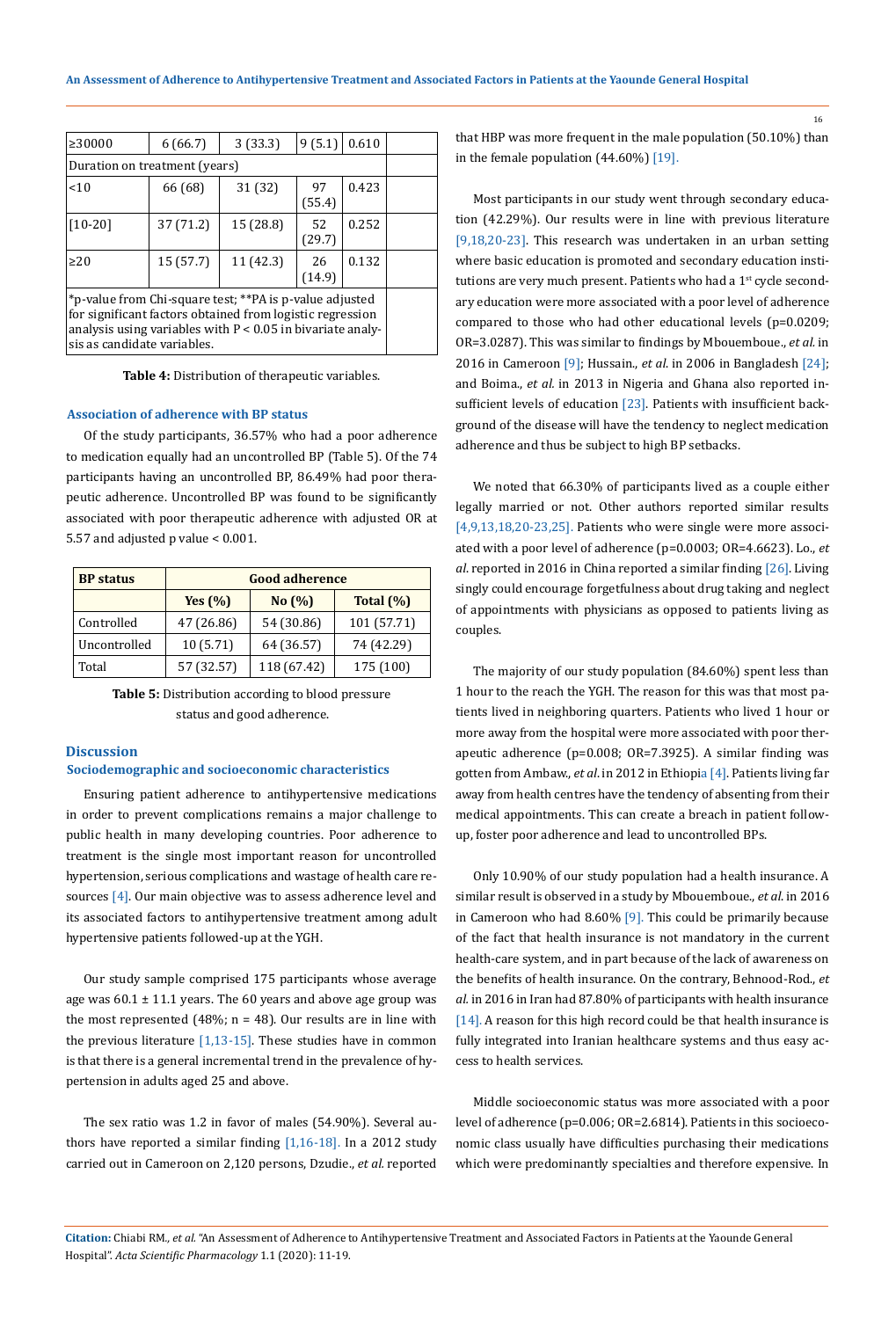this light, health care providers should promote the prescription of generic drugs which are affordable and accessible.

#### **Clinical and therapeutic characteristics**

Our study revealed that 57.70% of the study population had a controlled BP. This was higher than what was reported in previous literature. Mbouemboue., *et al.* in 2016 in Cameroon had 48.57% [9]; Akoko., *et al.* in 2017 in Cameroon had 42.1% [21]; Behnood., *et al*. in 2016 in Iran had 43.6% [14]; Okwuonu., *et al.* in 2015 in Nigeria had 33% [18]. A reason for the high level of BP control in our study is that patients are given regular appointments especially upon treatment initiation in order to appreciate therapeutic efficiency. Physicians comply with treatment guidelines to change or intensify antihypertensive therapy if BP remains uncontrolled with pharmacotherapy.

The majority of drugs screened in this study were CCBs (31.90%) present as fixed-dose monotherapy. Hedna., et al. in 2015 in Sweden had 62.10% drugs acting on the renin-angiotensin system in their study  $[15]$ . The reasons for this is that CCBs are first-line treatment for primary hypertension in patients over the age of 55 and black patients of African [27-30]. CCBs are also readily available locally mainly as generics thus facilitating a wider access of antihypertensives.

Of the 74 participants having an uncontrolled BP, 86.49% had poor therapeutic adherence. Patients with an uncontrolled BP were more associated with poor therapeutic adherence than those with a controlled BP (p<0.001; OR=5.5704). Boima., *et al*. had a similar finding [23]. This association therefore confirms that poor adherence to antihypertensive medication is responsible for the increasing prevalence of hypertension.

In our study, 18.29% had a form of handicap of which 16.57% were physical handicaps. Patients with a handicap were more associated with poor therapeutic adherence compared to those without (p=0.0117; OR=4.1222). Mbouemboue., *et al.* had a similar finding [9]. Any form of handicap affects a person's quality of life and also normal medication taking. Patients with a handicap go through extra challenges in order to correctly take their medications as prescribed. They therefore need assistance from family and friends to improve adherence.

Patients who experienced side effects were more associated with poor therapeutic adherence compared to those who did not experience it (p<0.0001; OR=11.5143). Lin., *et al*. reported a similar finding [17]. It is important for physicians to address medication side effects in patients promptly. This will prevent therapeutic gaps which are likely to occur in the presence of these side effects. Drug changes or dosages are therefore imperative in this case.

Patients who took their medications in the evening were more associated with poor therapeutic adherence compared to those who took their drugs at other times (p=0.0399; OR=2.5452). Patients are more likely to forget when told to take drugs in the evening before bedtime. Daily duties associated with physical and mental stress deter patients from medication taking thus constituting a hindrance to good adherence.

## **Adherence characteristics**

Our study revealed that 32.60% were high adherers; 40.60% of participants were medium adherers; and 26.90% were low adherers according the Morisky medication adherence scale. Mbouemboue., *et al.* and Akoko., *et al*. reported dissimilar figures in their respective studies [9,21]. High adherers were low in a similar study by Behnood-Rod., *et al*. where 49.60% showed low adherence to antihypertensives, 33.90% had moderate adherence and 16.40% showed high adherence  $[14]$ . These figures varied mainly because of the different methodologies used in assessing adherence. The ultimate goal of health care intervention is to encourage good adherence of patients to their antihypertensive drugs. This will have the effect of controlling their BP thence preventing complications.

#### **Conclusion**

This study depicted a low level of patient adherence to antihypertensive therapy and the existence of several factors responsible for this status quo. It is of utmost importance that all the hindering factors be addressed by healthcare providers in order to achieve good BP control thus preventing other complications. Health professionals need to reinforce sensitization of patients with hypertension on the need to adhere to their treatments which is lifelong in order to avoid comorbidities. In context, it is very necessary for patients to be prescribed generic drugs which are less expensive in order to increase access and improve treatment adherence.

Public services also have a role to play in reinforcing information, education and communication in the whole country on noncommunicable diseases especially hypertension, so that patients know the importance of adhering to antihypertensive treatments prescribed. Access to treatment also has to made easy by accelerating the implementation of the universal insurance coverage in Cameroon so that patients could easily purchase their antihypertensive drugs.

#### **Limits**

- The study was carried out in the YGH and so the results obtained cannot be used to generalize the adherence levels in the Centre region. More data has to be collected from various hospitals and clinics in order to bring out a general trend in adherence levels.
- The research did not investigate adherence levels in patients suffering from a mental handicap or disease.

**Citation:** Chiabi RM*., et al.* "An Assessment of Adherence to Antihypertensive Treatment and Associated Factors in Patients at the Yaounde General Hospital". *Acta Scientific Pharmacology* 1.1 (2020): 11-19.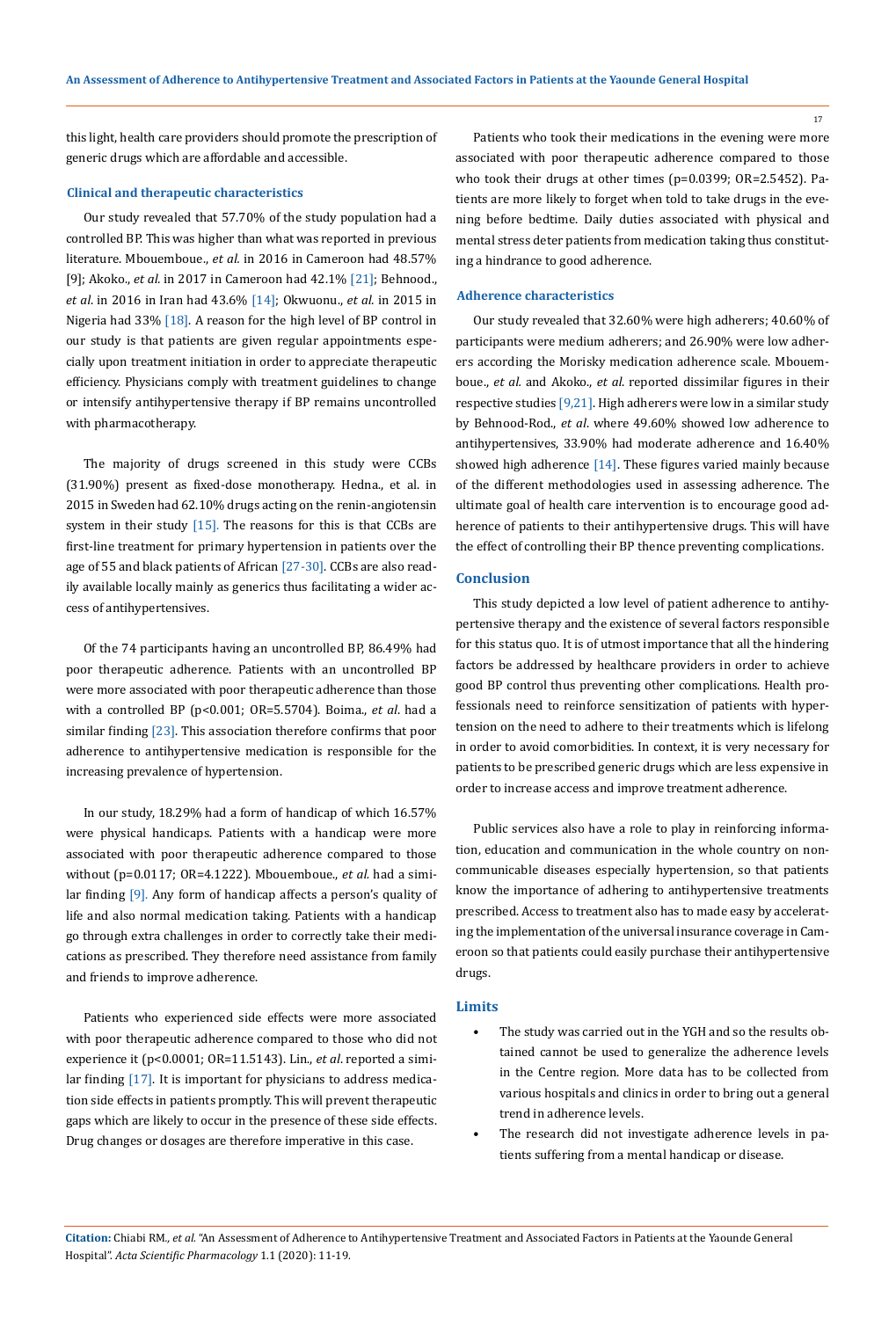#### **Bibliography**

- 1. [World Health Organization. "A global brief on Hypertension:](https://www.who.int/cardiovascular_diseases/publications/global_brief_hypertension/en/) [Silent killer, global public health crisis" \(2013\): 39.](https://www.who.int/cardiovascular_diseases/publications/global_brief_hypertension/en/)
- 2. Lim SS., *et al*[. "A comparative risk assessment of burden of dis](https://www.thelancet.com/journals/lancet/article/PIIS0140-6736(12)61766-8/fulltext)[ease and injury attributable to 67 risk factors and risk factor](https://www.thelancet.com/journals/lancet/article/PIIS0140-6736(12)61766-8/fulltext) [clusters in 21 regions, 1990-2010: a systematic analysis for](https://www.thelancet.com/journals/lancet/article/PIIS0140-6736(12)61766-8/fulltext) [the Global Burden of Disease Study 2010".](https://www.thelancet.com/journals/lancet/article/PIIS0140-6736(12)61766-8/fulltext) *Lancet* 380.9859 [\(2012\): 2224-2260.](https://www.thelancet.com/journals/lancet/article/PIIS0140-6736(12)61766-8/fulltext)
- 3. MM Finucanev., *et al*[. "National, regional, and global trends](https://www.ncbi.nlm.nih.gov/pubmed/21295844) [in systolic blood pressure since 1980: systematic analysis](https://www.ncbi.nlm.nih.gov/pubmed/21295844) [of health examination surveys and epidemiological studies](https://www.ncbi.nlm.nih.gov/pubmed/21295844) [with 786 country-years and 5.4 million participants".](https://www.ncbi.nlm.nih.gov/pubmed/21295844) *Lancet* [377.9765 \(2011\): 557-567.](https://www.ncbi.nlm.nih.gov/pubmed/21295844)
- 4. Ambaw AD., *et al*[. "Adherence to antihypertensive treatment](https://www.ncbi.nlm.nih.gov/pubmed/22490130) [and associated factors among patients on follow up at Uni](https://www.ncbi.nlm.nih.gov/pubmed/22490130)[versity of Gondar Hospital, Northwest Ethiopia".](https://www.ncbi.nlm.nih.gov/pubmed/22490130) *BMC Public Health* [12 \(2012\): 282-288.](https://www.ncbi.nlm.nih.gov/pubmed/22490130)
- 5. Kingue S., *et al*[. "Prevalence and Risk Factors of Hypertension](https://www.ncbi.nlm.nih.gov/pubmed/26140673) [in Urban Areas of Cameroon: A Nationwide Population-Based](https://www.ncbi.nlm.nih.gov/pubmed/26140673) Cross-Sectional Study". *[The Journal of Clinical Hypertension](https://www.ncbi.nlm.nih.gov/pubmed/26140673)* [17.10 \(2015\): 819-824.](https://www.ncbi.nlm.nih.gov/pubmed/26140673)
- 6. [Osterberg L and Blaschke T. "Adherence to Medication".](https://www.nejm.org/doi/full/10.1056/NEJMra050100) *The [New England Journal of Medicine](https://www.nejm.org/doi/full/10.1056/NEJMra050100)* 353.5 (2005): 487-497.
- 7. [World Health Organization. Adherence to long-term thera](https://apps.who.int/iris/handle/10665/42682)[pies: Evidence for action \(2003\): 194.](https://apps.who.int/iris/handle/10665/42682)
- 8. [Charan J and Biswas T. "How to Calculate Sample Size for Dif](http://www.ijpm.info/article.asp?issn=0253-7176;year=2013;volume=35;issue=2;spage=121;epage=126;aulast=Charan)[ferent Study Designs in Medical Research?".](http://www.ijpm.info/article.asp?issn=0253-7176;year=2013;volume=35;issue=2;spage=121;epage=126;aulast=Charan) *Indian Journal of [Psychological Medicine](http://www.ijpm.info/article.asp?issn=0253-7176;year=2013;volume=35;issue=2;spage=121;epage=126;aulast=Charan)* 35.2 (2013): 121-126.
- 9. Mbouemboue OP., *et al*[. "Determinant therapeutic nonadher](https://www.researchgate.net/publication/285361981_Determinants_of_therapeutic_nonadherence_to_antihypertensive_treatment_a_hospital-based_study_on_outpatients_in_Northern_Cameroon)[ence to antihypertensive treatment: a hospital-based study](https://www.researchgate.net/publication/285361981_Determinants_of_therapeutic_nonadherence_to_antihypertensive_treatment_a_hospital-based_study_on_outpatients_in_Northern_Cameroon) [outpatients in Northern Cameroon".](https://www.researchgate.net/publication/285361981_Determinants_of_therapeutic_nonadherence_to_antihypertensive_treatment_a_hospital-based_study_on_outpatients_in_Northern_Cameroon) *International Journal of [Medical Science and Public Health](https://www.researchgate.net/publication/285361981_Determinants_of_therapeutic_nonadherence_to_antihypertensive_treatment_a_hospital-based_study_on_outpatients_in_Northern_Cameroon)* 5.3 (2016): 547-554.
- 10. James PA., *et al*[. "Evidence-based guideline for the manage](https://jamanetwork.com/journals/jama/fullarticle/1791497)[ment of high blood pressure in adults: report from the panel](https://jamanetwork.com/journals/jama/fullarticle/1791497) [members appointed to the Eight Joint National Committee".](https://jamanetwork.com/journals/jama/fullarticle/1791497) [JAMA 311.5 \(2014\): 507-520.](https://jamanetwork.com/journals/jama/fullarticle/1791497)
- 11. Raj Guru MS., *et al*[. "Revised socio-economic status scale for](https://www.researchgate.net/publication/282602846_REVISED_SOCIO-ECONOMIC_STATUS_SCALE_FOR_URBAN_AND_RURAL_INDIA_-_REVISION_FOR_2015) [urban and rural India - Revision for 2015".](https://www.researchgate.net/publication/282602846_REVISED_SOCIO-ECONOMIC_STATUS_SCALE_FOR_URBAN_AND_RURAL_INDIA_-_REVISION_FOR_2015) *Socioeconimica* 4 [\(2015\): 167-174.](https://www.researchgate.net/publication/282602846_REVISED_SOCIO-ECONOMIC_STATUS_SCALE_FOR_URBAN_AND_RURAL_INDIA_-_REVISION_FOR_2015)
- 12. Morisky DE., *et al*[. "Predictive Validity of A Medication Adher](https://www.ncbi.nlm.nih.gov/pubmed/18453793)[ence Measure in an Outpatient Setting".](https://www.ncbi.nlm.nih.gov/pubmed/18453793) *The Journal of Clinical Hypertension* [10.5 \(2008\): 348-354.](https://www.ncbi.nlm.nih.gov/pubmed/18453793)
- 13. Demoner MS., *et al*[. "Factors associated with adherence to](http://www.scielo.br/scielo.php?script=sci_arttext&pid=S0103-21002012000800005) [antihypertensive treatment in a primary care unit".](http://www.scielo.br/scielo.php?script=sci_arttext&pid=S0103-21002012000800005) *Acta Paul Enferm* [25.1 \(2012\): 27-34.](http://www.scielo.br/scielo.php?script=sci_arttext&pid=S0103-21002012000800005)
- 14. Behnood-Rod A., *et al*[. "Adherence to Antihypertensive Medi](https://www.hindawi.com/journals/ijhy/2016/1508752/)cations in Iranian Patients". *[International Journal of Hyperten](https://www.hindawi.com/journals/ijhy/2016/1508752/)sion* [\(2016\): 1-14.](https://www.hindawi.com/journals/ijhy/2016/1508752/)
- 15. Hedna K., *et al*[. "Adherence to Antihypertensive Therapy and](https://www.ncbi.nlm.nih.gov/pubmed/26359861) [Elevated Blood Pressure: Should We Consider the Use of Mul](https://www.ncbi.nlm.nih.gov/pubmed/26359861)[tiple Medications?". PLoS ONE 10.9 \(2015\): 1-14.](https://www.ncbi.nlm.nih.gov/pubmed/26359861)
- 16. Haynes R., *et al*[. "Helping patients follow prescribed treat](https://www.ncbi.nlm.nih.gov/pubmed/12472330)[ment: Clinical applications". JAMA 288.22 \(2002\): 2880-2883.](https://www.ncbi.nlm.nih.gov/pubmed/12472330)
- 17. Lin YP., *et al*[. "Adherence to Antihypertensive Medications](https://www.ncbi.nlm.nih.gov/pubmed/12472330) [among the Elderly: A Community-based Survey in Tainan City,](https://www.ncbi.nlm.nih.gov/pubmed/12472330) Southern Taiwan". Tai*[wan Geriatr Gerontol](https://www.ncbi.nlm.nih.gov/pubmed/12472330)* 2.3 (2007): 176- [189.](https://www.ncbi.nlm.nih.gov/pubmed/12472330)
- 18. Okwuonu CG., *et al*[. "Adherence to antihypertensive medica](https://www.ajol.info/index.php/jmbr/article/view/124865)[tion and its correlates among individuals with hypertension](https://www.ajol.info/index.php/jmbr/article/view/124865) [in a semi-urban community of Southern Nigeria".](https://www.ajol.info/index.php/jmbr/article/view/124865) *JMBR* 14.1 [\(2015\): 5-17.](https://www.ajol.info/index.php/jmbr/article/view/124865)
- 19. Dzudie A., *et al*[. "Prevalence, awareness, treatment and con](https://www.ncbi.nlm.nih.gov/pubmed/22923629)[trol of hypertension in a selfselected sub-Saharan African ur](https://www.ncbi.nlm.nih.gov/pubmed/22923629)[ban population: a cross-sectional study".](https://www.ncbi.nlm.nih.gov/pubmed/22923629) *BMJ Open* 2 (2012): [e001217.](https://www.ncbi.nlm.nih.gov/pubmed/22923629)
- 20. Essomba NE., *et al*[. "Facteurs de Non Observance au Traite](https://www.hsd-fmsb.org/index.php/hsd/article/view/794)[ment AntiHypertenseur chez les Adultes](https://www.hsd-fmsb.org/index.php/hsd/article/view/794) à Douala". *Health Sci[ences and Diseases](https://www.hsd-fmsb.org/index.php/hsd/article/view/794)* 18.3 (2017): 51-57.
- 21. Akoko BM., *et al*[. "Knowledge of Hypertension and Compliance](https://www.ncbi.nlm.nih.gov/pmc/articles/PMC5446812/) [with Therapy Among Hypertensive Patients in the Bamenda](https://www.ncbi.nlm.nih.gov/pmc/articles/PMC5446812/) [Health District of Cameroon: A Cross-sectional Study".](https://www.ncbi.nlm.nih.gov/pmc/articles/PMC5446812/) *Cardiol[ogy and Therapy](https://www.ncbi.nlm.nih.gov/pmc/articles/PMC5446812/)* 6.1 (2017): 53-67.
- 22. Hashmi SK., *et al*[. "Factors Associated with Adherence to Anti-](https://www.ncbi.nlm.nih.gov/pubmed/17356691)[Hypertensive Treatment in Pakistan".](https://www.ncbi.nlm.nih.gov/pubmed/17356691) *PLoS ONE* 2.3 (2007): [1-8.](https://www.ncbi.nlm.nih.gov/pubmed/17356691)
- 23. Boima V., *et al*[. "Factors Associated with Medication Nonad](https://www.ncbi.nlm.nih.gov/pubmed/26509081)[herence among Hypertensives in Ghana and Nigeria".](https://www.ncbi.nlm.nih.gov/pubmed/26509081) *Interna[tional Journal of Hypertension](https://www.ncbi.nlm.nih.gov/pubmed/26509081)* (2015): 1-8.
- 24. Hussain S., *et al*[. "Non-Adherence to Antihypertensive Treat](https://www.banglajol.info/index.php/AKMMCJ/article/view/7465)[ment in Essential Hypertensive Patients in Rajshahi, Bangla](https://www.banglajol.info/index.php/AKMMCJ/article/view/7465)desh". *[AKMMC Journal](https://www.banglajol.info/index.php/AKMMCJ/article/view/7465)* 2.1 (2011): 9-14.
- 25. Tufon EN., *et al*[. "Adherence to Antihypertensive Treatment](https://www.researchgate.net/publication/269585482_Adherence_to_Antihypertensive_Treatment_and_Factors_Associated_With_Adherence_amongst_Hypertensive_Patients_on_Follow_-_Up_at_the_Mankon_Sub_-_Divisional_Health_Center_Ntingkang_Bamenda_Cameroon) [Factors Associated with Adherence Amongst Hypertensive Pa](https://www.researchgate.net/publication/269585482_Adherence_to_Antihypertensive_Treatment_and_Factors_Associated_With_Adherence_amongst_Hypertensive_Patients_on_Follow_-_Up_at_the_Mankon_Sub_-_Divisional_Health_Center_Ntingkang_Bamenda_Cameroon)[tients on Follow-up at Mankon Sub-Divisional Health Center,](https://www.researchgate.net/publication/269585482_Adherence_to_Antihypertensive_Treatment_and_Factors_Associated_With_Adherence_amongst_Hypertensive_Patients_on_Follow_-_Up_at_the_Mankon_Sub_-_Divisional_Health_Center_Ntingkang_Bamenda_Cameroon) [Ntingkang, Bamenda, Cameroon". VRI Signaling 2.1 \(2014\):](https://www.researchgate.net/publication/269585482_Adherence_to_Antihypertensive_Treatment_and_Factors_Associated_With_Adherence_amongst_Hypertensive_Patients_on_Follow_-_Up_at_the_Mankon_Sub_-_Divisional_Health_Center_Ntingkang_Bamenda_Cameroon) [27-31.](https://www.researchgate.net/publication/269585482_Adherence_to_Antihypertensive_Treatment_and_Factors_Associated_With_Adherence_amongst_Hypertensive_Patients_on_Follow_-_Up_at_the_Mankon_Sub_-_Divisional_Health_Center_Ntingkang_Bamenda_Cameroon)